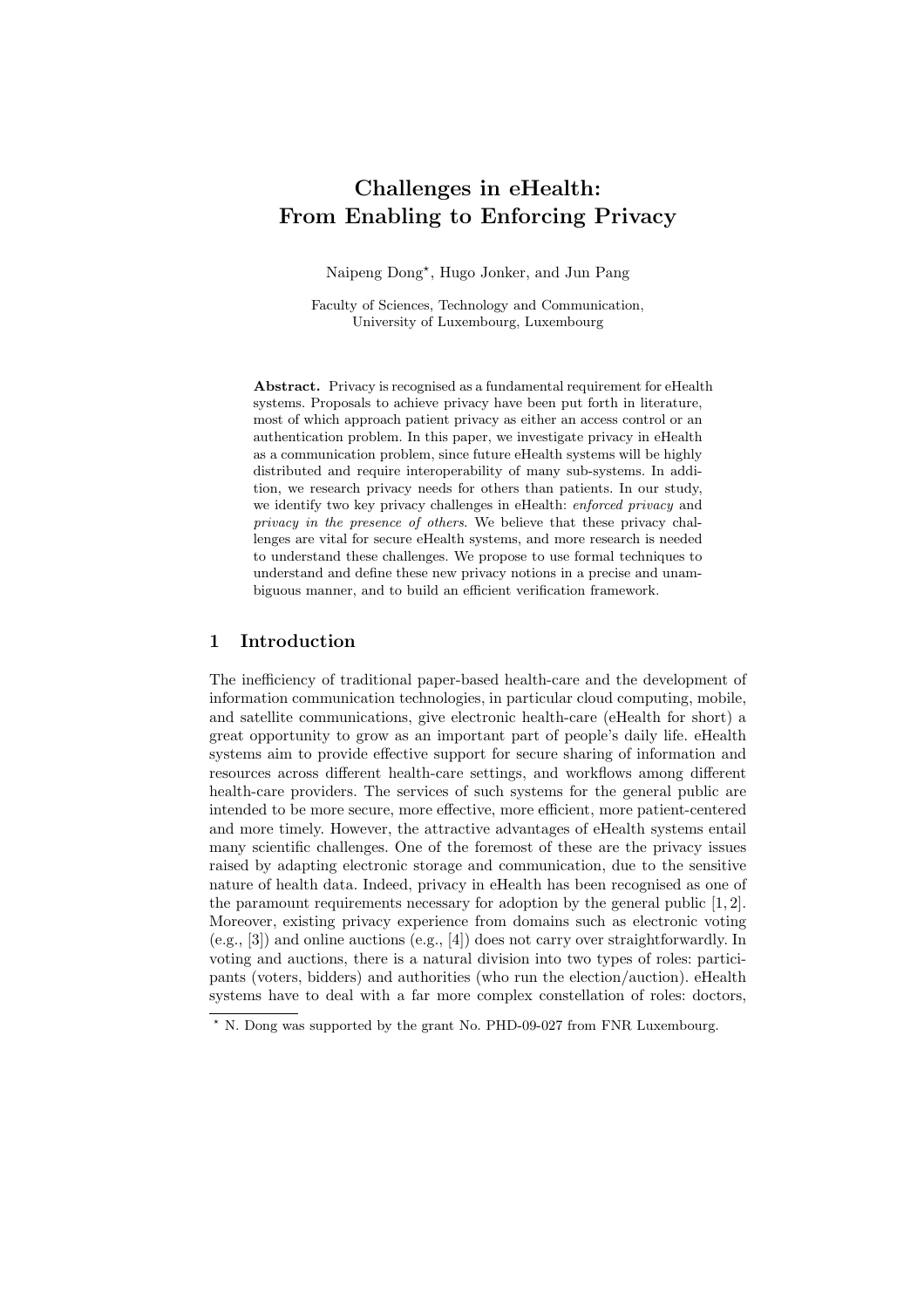patients, pharmacists, insurance companies, medical administration, etc. Each of these roles has access to different private information and different privacy concerns. As existing privacy approaches from other domains are not properly equipped to handle such a diverse array of roles, privacy must be tailored to the health-care domain.

Various proposals to achieve privacy in eHealth have been put forth in the literature. Most focus on patient privacy (notable exceptions: [5–7]) and approach that as an access control or authentication problem. The virtually exclusive focus on patient privacy in the literature has left the question of privacy requirements of other parties, doctors in particular, wide open. The fact that some parties, e.g., pharmacists, cannot be fully trusted adversely impacts privacy [6].

Furthermore, eHealth systems must provide assurance of privacy and address privacy issues at different system levels – architectural design, access control, communication protocols, etc. Making the issue more complex is the sensitive nature of health-care data, which is subject to regulations, guidelines and application of professional ethics. Currently, (patient) privacy is usually described in terms of protection of information and in terms of controlling access to services. Thus, it is commonly achieved in practice by means of a form of access control or authentication (e.g., see  $[8-12]$ ). However, typical eHealth systems, especially in future, will be highly distributed and require interoperability of many subsystems. Even if health-care data is well protected and access control is perfectly employed, improperly designed communication protocols for such interoperability will cause information leakage and hence breach users' privacy. So far, security and privacy of communication protocols in eHealth systems is seldom studied in the literature. This implies that related privacy notions, emerging in other fields, do not yet have a counterpart in the eHealth domain. A prime example is the notion of coercing vs. enforced privacy: in voting, a voter is coerced to reveal how she voted (to sell her vote). For eHealth systems, a similar case would be a pharmaceutical company bribing a doctor to reveal which medicine he prescribed. Given the current state of eHealth research, we find that *enabling* privacy is well-studied. However, there is a lack of attention for *enforcing* privacy.

Contributions. Our main contribution is to identify two new types of enforcing privacy as key privacy challenges for the field: enforced privacy (e.g., a doctor cannot prove to a pharmaceutical company which medicine he prescribed) and privacy in the presence of others (e.g., a patient cannot reveal which doctor prescribed her medicine). We propose to use formal techniques to address these challenges, that is: to understand and interpret these new privacy notions in a precise and unambiguous manner, and to build an efficient verification framework for analysing privacy properties of eHealth systems.

Outline of the paper. We briefly survey existing approaches to privacy in eHealth in Section 2, finding a lack of attention to enforced privacy. Next, Section 3 identifies what we argue to be two main challenges for privacy in eHealth. In the remainder of the paper, we outline the need for a formal approach in ad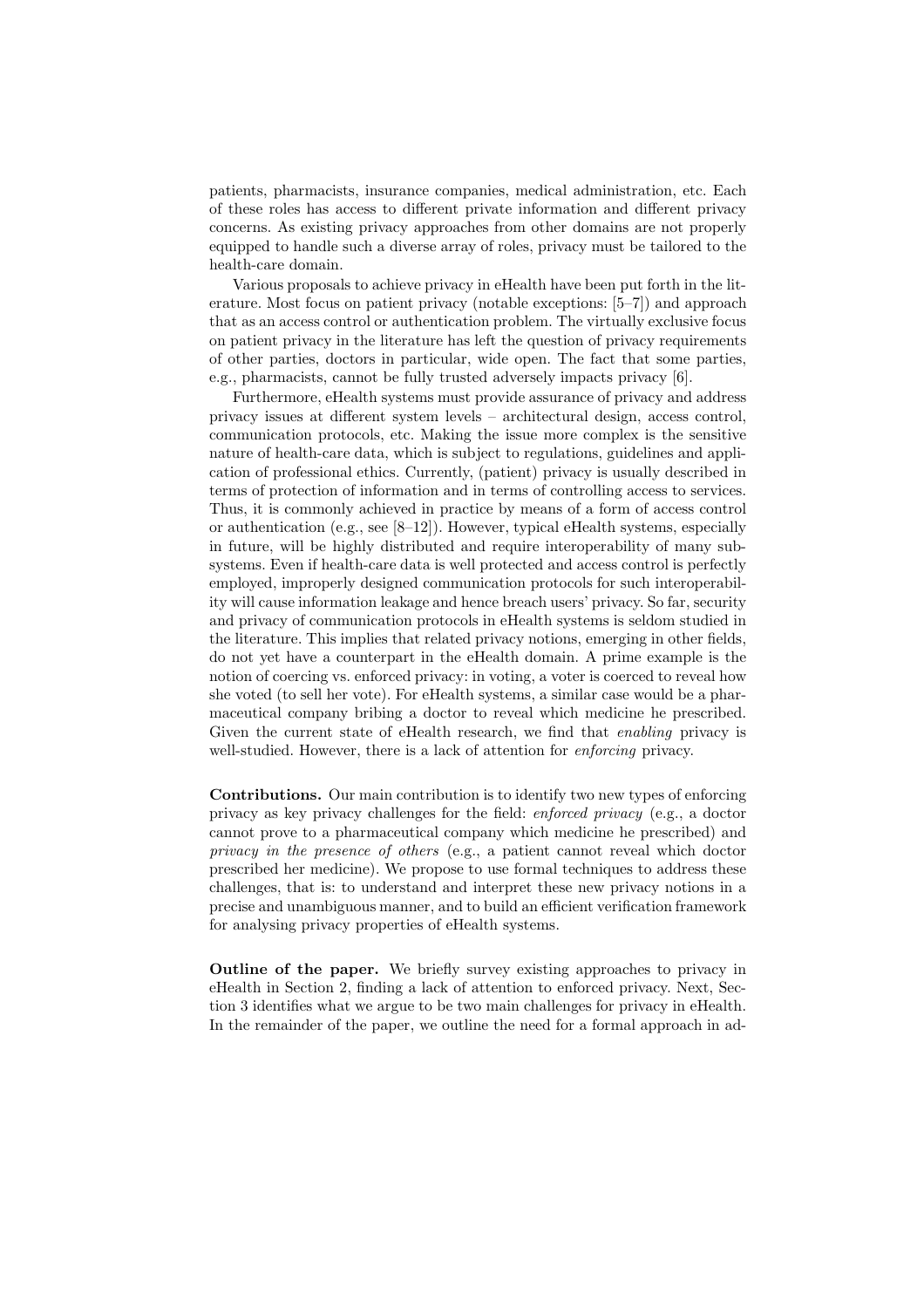dressing these challenges (Section 4), and report briefly on our ongoing analysis of an eHealth protocol claiming to be privacy-preserving (Section 5).

## 2 A brief survey of privacy in eHealth

Privacy in eHealth systems has attracted much research effort and a variety of different privacy-enabling methods have been proposed. This section provides a brief overview<sup>1</sup> of previous work on privacy in eHealth. We divide previous work in two categories, focusing on patient privacy (Section 2.1) and on doctor privacy (Section 2.2), respectively.

#### 2.1 Enabling patient privacy

The importance of patient privacy in eHealth is traditionally seen as vital to establishing a good doctor-patient relationship. This is even more pertinent with the emergence of the Electronic Patient Record [8]. As in most of the literature, a necessary early stage of eHealth is to transform the paper-based health-care process into a digital process. The most important changes in this stage are made to patient information processing, mainly health-care records. To properly express privacy requirements for such patient records, privacy policies are considered the de facto standard. There are three main approaches to implement these requirements of patient privacy: access control, architectural design, and the use of cryptography.

Patient privacy by access control. To preserve privacy of electronic healthcare records, one necessary part is to limit access to these records to allowed parties. Anderson [8] lists several privacy threats to personal health information as support for his claim that privacy policies for access control should be mandatory in eHealth systems. Anderson [8] proposes access rules to restrict the number of users who can access any record and the maximum number of records accessed by any user. In a case study [9], Louwerse argues that consentbased access rules (e.g., a patient approving use of his data for research) are required in addition to rules based on the "need-to-know" principle. Evered and Bögeholz [11] investigate minimal-disclosure access constraints for a small eHealth system, and find that even for a small system, constraints cannot be expressed easily or clearly using static access rules. As a solution, they propose adding a middle layer of logic, which translates constraints into access rules. Reid et al. [10] adapt role-based access control (RBAC) to include explicit consent and denial. Explicit denial is to grant access to a role (e.g., doctors), but deny access to a particular individual (excluding a particular doctor); explicit consent is the converse property: granting access for individuals while denying access to the role. Kalam et al. claim also investigate shortcomings of classical access control models (such as RBAC and task based authorisation controls (TBAC) [13],

<sup>&</sup>lt;sup>1</sup> This literature overview is not intended to be exhaustive.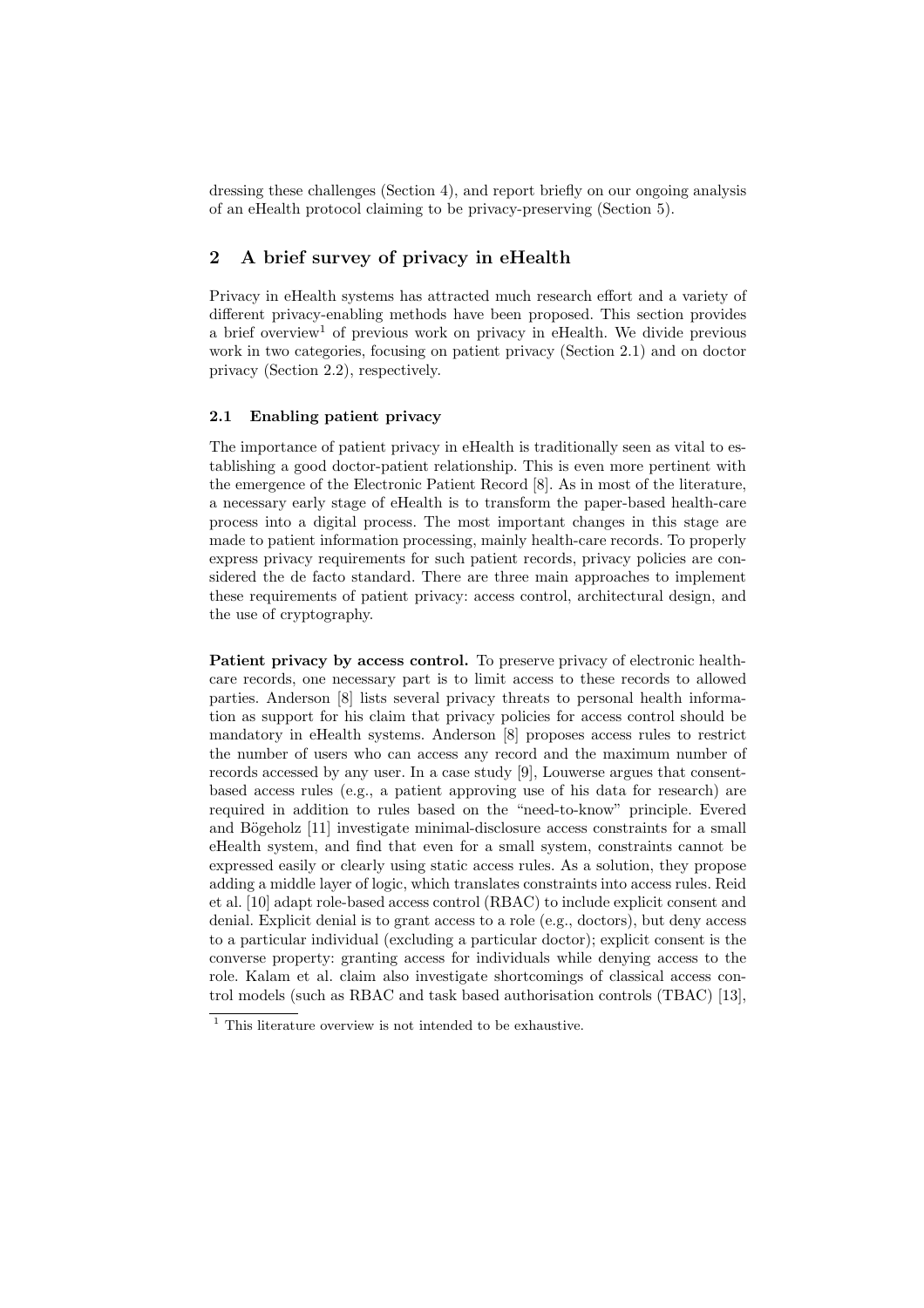etc.), and find these are insufficient to capture security policies that need to be context-aware (e.g., to grant emergency access to a patient record), that specify onligations or recommendations. They propose a new access control model Or-BAC [14] (organisation based access control), designed to be particularly suited for eHealth access control. The access rules of eHealth systems are complex, and may become inconsistent – one rule may contradict another. Cuppens et al. [15] propose assigning priorities to rules and show that this can resolve such problems in rule-based access control and in OrBAC.

Patient privacy by architectural design. As stated in the introduction, eHealth systems cater to a number of different roles, including doctors, patients, pharmacists, insurers, etc. Each such role has its own sub-systems or components. As such, eHealth systems can be considered as a large network of systems, including administrative system components, laboratory information systems, radiology information systems, pharmacy information systems, and financial management systems. Diligent architectural design is an essential step to make such a complex system function correctly. Since privacy is important in eHealth systems, keeping privacy in mind when designing the architecture of such systems is a promising path towards ensuring privacy [16]. Ko et al. [17] discuss privacy issues when building wireless sensor networks for eHealth. Some eHealth system architectures are specially designed with a particular privacy issue in mind, e.g., Maglogiannis et al. [18] propose an architecture that enhances patient location privacy by communication via proxies, which can learn location but not patient identity. There also exist architectures which use different privacy protecting techniques at different layers of a system. For example, Chiu et al. [19] study privacy requirements for cross-institution image protection and design a system that uses access control rules, RBAC, and watermarking at various levels to offer secure and privacy-aware, cross-institutional image sharing.

Cryptographic approaches to patient privacy. Cryptography is a necessary tool for privacy in eHealth systems [20]. For example, Van der Haak et al. [21] use digital signatures and public-key authentication (for access control) to satisfy legal requirements for cross-institutional exchange of electronic patient records. Ateniese et al. [22] use pseudonyms to preserve patient anonymity, and enable a user to transform statements concerning one of his pseudonyms into statements concerning one of his other pseudonyms (e.g., transforming a prescription for the pseudonym used with his doctor to a prescription for the pseudonym used with the pharmacy). Layouni et al. [23] consider communication between health monitoring equipment at a patient's home and the health-care center. They propose a protocol using wallet-based credentials (a cryptographic primitive) to let patients control when and how much identifying information is revealed by the monitoring equipment. More recently, De Decker et al. [7] propose a health-care system for communication between insurance companies and administrative bodies as well as patients, doctors and pharmacists. Their system relies on various cryptographic primitives to ensure privacy, including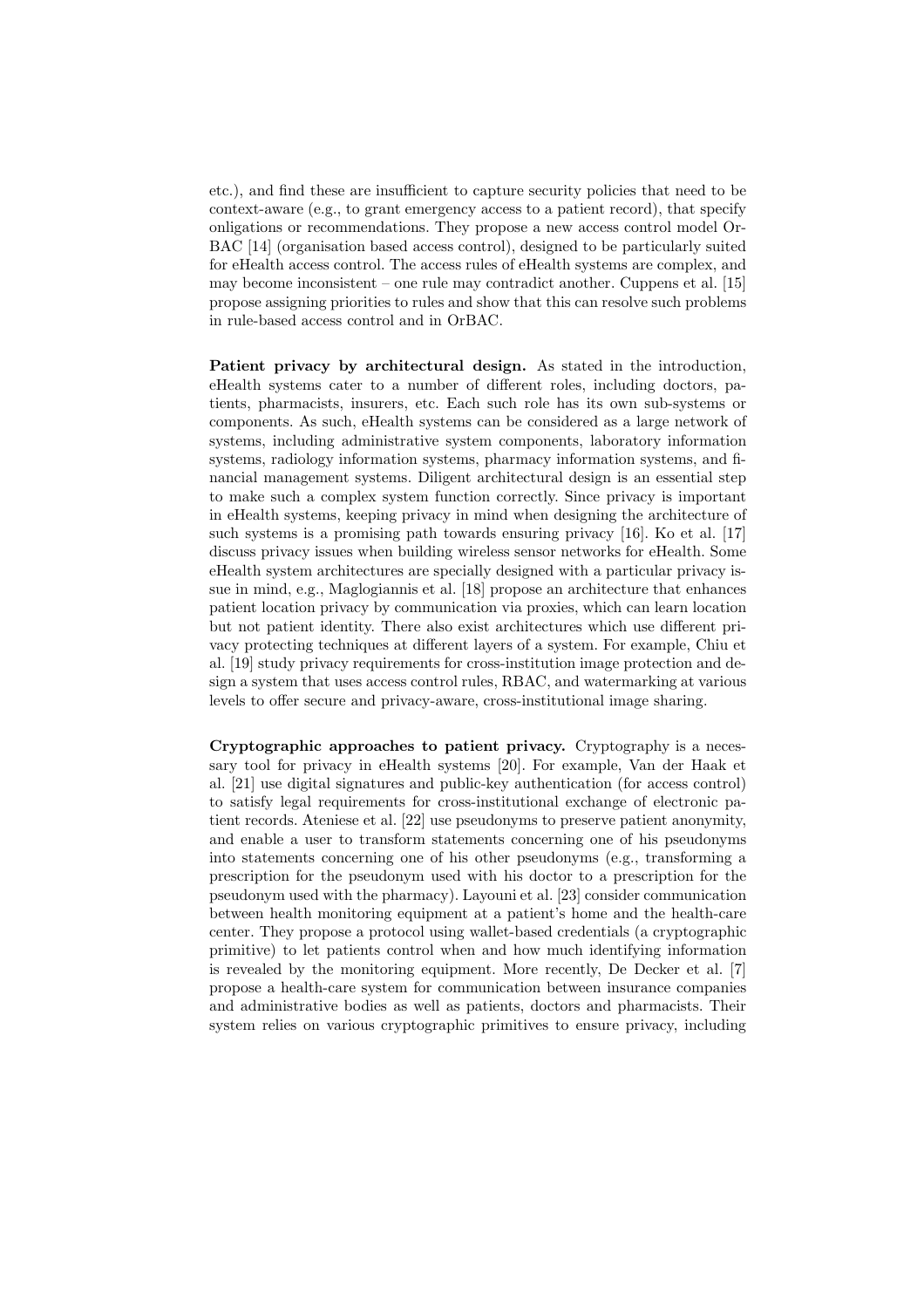zero-knowledge proofs, signed proofs of knowledge (a signature scheme which uses zero-knowledge proofs to sign a message), and bit-commitments. Their system is explained in more detail in Section 5.

#### 2.2 Ensuring doctor privacy

A relatively understudied privacy aspect is that of doctor privacy. Matyáš [5] investigates the problem of enabling analysis of prescription information while ensuring doctor privacy. His approach is to group doctors, and release the data per group, hiding who is in the group. He does not motivate a need for doctor privacy, however. Two primary reasons for doctor privacy have been identified in the literature: (1) (Ateniese et al. [22]) to safeguard doctors against administrators setting specific efficiency metrics on their performance (e.g., requiring the cheapest medicine be used, irrespective of the patient's needs). To address this, Ateniese et al. [6, 22] propose an anyonymous prescription system that uses group signatures for privacy; (2) (De Decker et al. [7]) to prevent a pharmaceutical company from bribing a doctor to prescribe their medicine. De Decker et al. also note that preserving doctor privacy is not sufficient to prevent bribery: pharmacists could act as go-betweens, revealing the doctor's identity to the briber. They propose a privacy-preserving health-care scheme that incorporates the roles of pharmacist and health insurer as well as doctor and patient.

#### 2.3 Observations

In the above overview, we observe that current approaches to privacy in eHealth mostly focus on patient privacy and try to solve it as an access control or authentication problem. However, eHealth systems involve many different roles, and these roles have their own privacy concerns. We believe that doctor privacy is as important as patient privacy and should be studied in more depth to avoid situations such as doctor bribery (cf. Section 2.2). In addition, we consider that one party's privacy may depend on another party (e.g., in the case of a pharmacist revealing prescription behaviour of a doctor). Our opinion is that offering privacy is insufficient if privacy can be reduced in such ways.

It is clear from the analysis that privacy in eHealth systems needs to be addressed at different layers: use of cryptography guarantees privacy at the foundation layer; access control ensures privacy at the service layer; privacy by design addresses privacy concerns at the system/architecture layer. Since eHealth systems are complex [24] and rely on correct communications between many sub-systems, we strongly advocate to study privacy in eHealth as a communication problem. In fact, message exchanges in communication protocols may leak information which leads to a privacy breach.

Privacy properties such as anonymity, unlinkability, untraceability etc. have been studied in the literature. All these notions play a role in eHealth systems and each provides a different strength of privacy that can be enabled. However, enabling privacy is far from enough. In many cases, a system must enforce user privacy instead of allowing the user to pursue it. Enforced privacy has been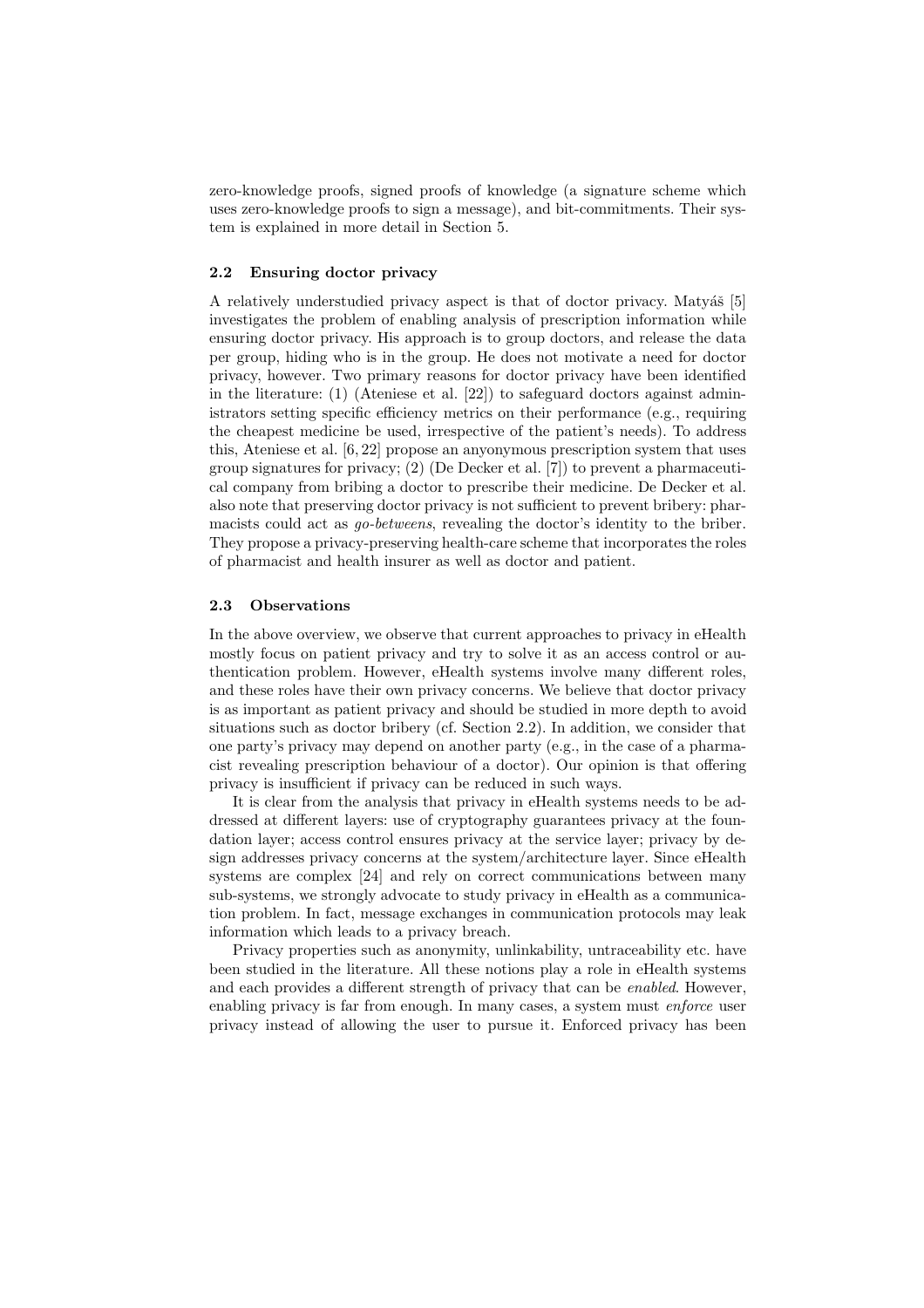considered in other domains. Below, we briefly sketch highlights in development of the notion of enforced privacy from other domains.

Enforced privacy in other domains. In the literature, the notion of enforced privacy was studied first in electronic voting. Benaloh and Tuinstra [25] introduce the notion of *receipt-freeness*, which expresses that a voter cannot gain any information to prove to a vote-buyer how she voted. This notion preserves voterprivacy even when a voter actively seeks to renounce that privacy, as in the case of vote-buying. Another, stronger notion of privacy is coercion-resistance [26], stating that a voter cannot cooperate with the intruder to prove how she voted. Both notions of privacy actually capture the essential idea that privacy must be enforced by a system upon its users, instead of merely offering it.

Enforced privacy has been studied outside voting. For instance, a few papers [27, 28] have identified a need for receipt-freeness in online auctions. In eHealth, however, enforced privacy has received to date little attention.

## 3 Key privacy challenges

Considering how the notion of enforced privacy applies to the eHealth domain leads us to identify two key privacy challenges for the domain:

- $-$  enforced privacy, e.g., a doctor cannot prove to a pharmaceutical company which medicine he prescribed; and
- privacy in the presence of others, e.g., a patient cannot help a doctor to prove he prescribed her medicine.

Satisfying these privacy notions is not easily in any setting. However, the added complexity of the eHealth domain (where a "break-the-glass" requirement exists to ensure emergency access to records) makes these formidable challenges.

### 3.1 Challenge I: enforced privacy

Enforced privacy plays an important role in eHealth systems, especially for doctors. A typical scenario can be described as follows. A pharmaceutical company seeks to persuade a doctor to favor a certain kind of medicine by bribing or coercing. To prevent this, a doctor should not be able to prove which medicine he is prescribing to this company (in general, to an adversary). This implies that doctor privacy must be enforced by eHealth systems. Generally speaking, a doctor should not be able to prove what he prescribed to any third party except for trusted authorities.

Enforced privacy in eHealth is hardly studied. As such, a proper understanding (beyond the anecdotal scenario given above) of the importance of enforced privacy is absent. Therefore, it is important to investigate which roles in eHealth systems require the notion of enforced privacy. It is also interesting to study which cryptographic techniques can be employed to enforce privacy. Development of systems providing enforced privacy will benefit from privacy-enforcing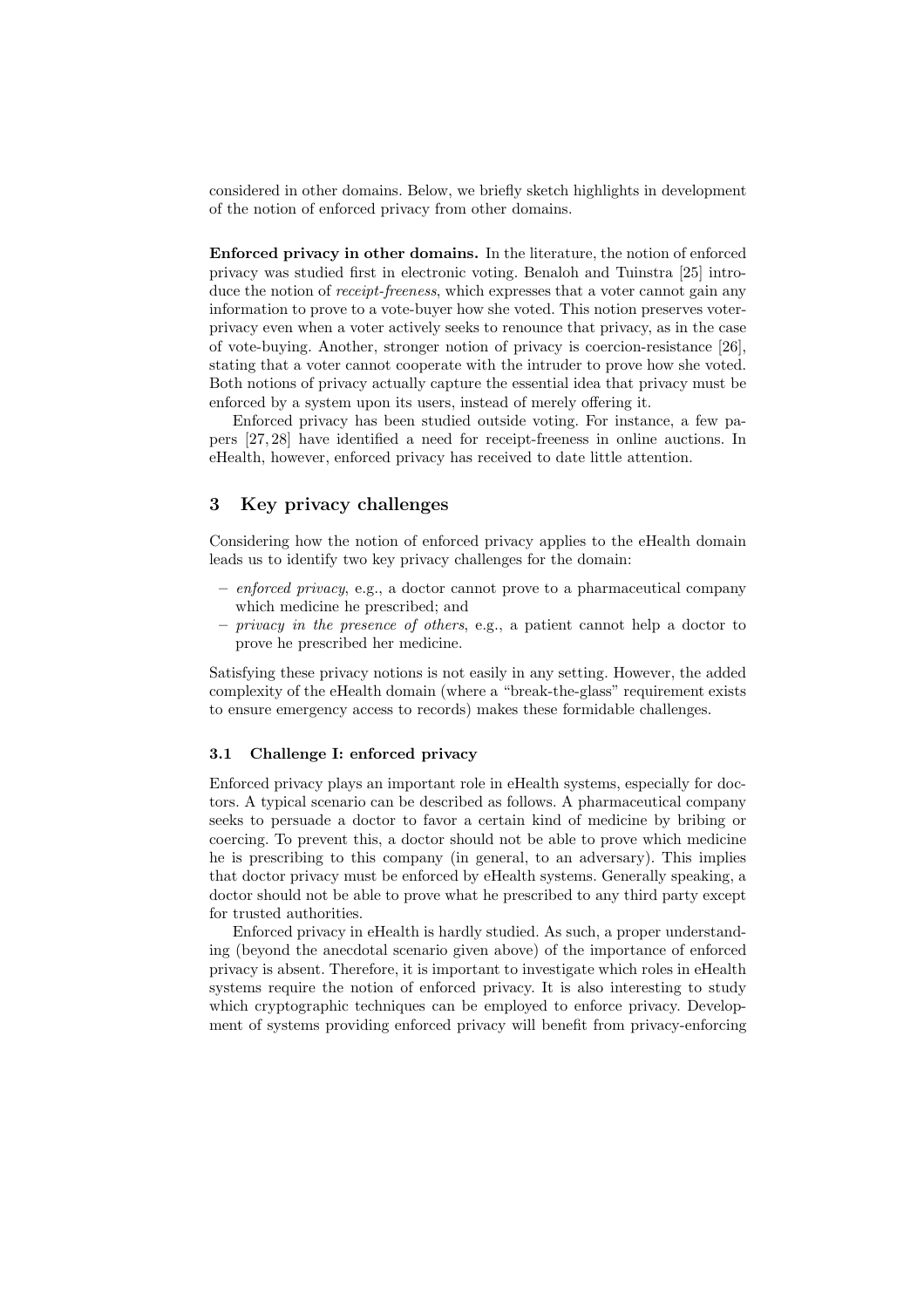techniques used in other domains. These include techniques to guarantee receiptfreeness and coercion-resistance, for example chameleon bit commitments as used in a receipt-free online auction protocol [27].

To tackle this challenge, we propose to first focus on lifting formal definitions of enforced privacy to the eHealth domain, and secondly to develop efficient techniques to verify enforced privacy in eHealth. Due to the complexity of eHealth systems, all these remain as scientific challenges.

#### 3.2 Challenge II: privacy in the presence of others

The notion of enforced privacy emerged in voting systems and online auction protocols. In these domains, privacy requirements are mainly focused on the central role (voter and bidder, respectively). In stark contrast, eHealth systems involve many different, non-central roles. Some of these roles have access to sensitive information which reveals something about the privacy of another role. For example, a pharmacist has access to prescriptions, and thus knows something about the prescription behaviour of a doctor. Such a party may be bribed or coerced to help break the other party's privacy. Literature [5, 7, 22] underlines the need to protect a doctor's prescription pattern. This means that no one, except for the doctor himself or trusted third parties, must be able to link the doctor to his prescriptions. In order to obtain a doctor's prescription pattern, an adversary can bribe other parties to reveal their private information which lets the adversary determine a doctor's prescription. This leads us to formulate the requirement of *third-party-independent doctor privacy*: no third party should be able to help the adversary link a doctor to his prescription. On the other hand, these third parties can also help to protect a coerced user. We therefore distinguish two cases:

- coalition-enforced privacy (CE-PRIV): a third party helping to protect the coerced user's privacy; and
- third-party-independent privacy (TP-INDEP): a third party helping the the adversary to break a user's privacy.

In the first case, the third party cooperates with the coerced user to protect the coerced user's privacy, and reveals his secret information to the coerced user if necessary – forming a coalition, which enables the coerced user to hide from the adversary. For example, a patient cooperates with a bribed doctor to lie about which medicine the doctor prescribed. In the second case, the third party reveals (whether by choice or coercion) his private information to the adversary, enabling the adversary to breach the other user's privacy. For example, a pharmacist can help to breach doctor privacy, by revealing the doctor's prescription behaviour to a pharmaceutical company. In some cases (such as the example), the doctor's privacy is breached without involving the doctor.

We emphasise that TP-INDEP is different from enforced privacy: in enforced privacy, the revealing party breaches her own privacy, while in TP-INDEP, she helps breach another's privacy.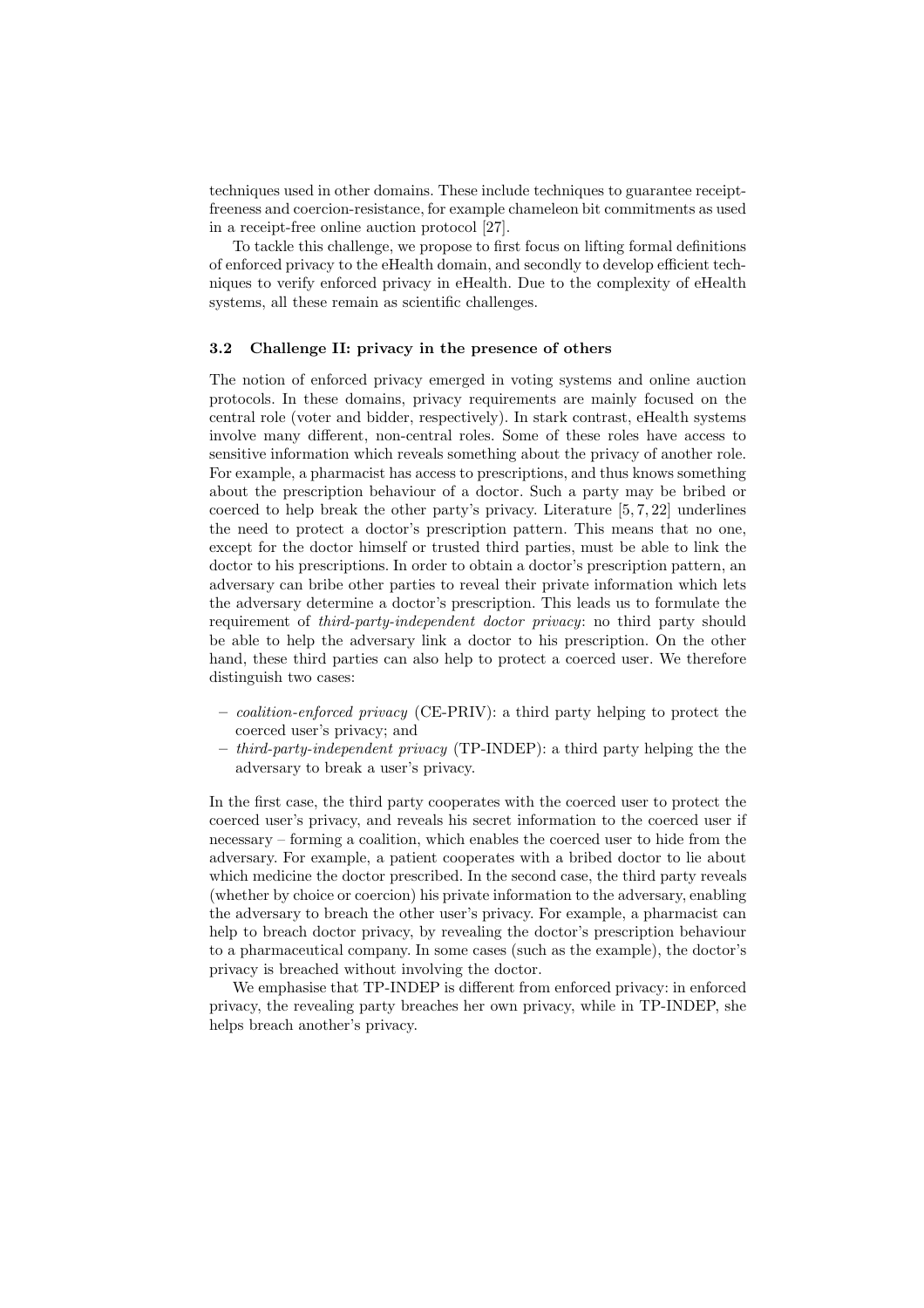CE-PRIV and TP-INDEP are new notions of privacy, which have not been studied in the literature. In our view, these privacy notions are important for eHealth systems, and stand on their own as privacy challenges.

#### 4 The need for a formal approach

We believe that to solve the two key challenges in a generic fashion, an improved understanding of the concepts enforced privacy and privacy in the presence of others is necessary. Moreover, we feel that an evaluation method is necessary to validate that a proposed solution indeed addresses these challenges. We argue that neither understanding nor evaluation framework can be properly addressed without formal methods.

In the literature, many research efforts have been devoted to ensure enforced privacy properties for electronic voting. However, despite the best intentions (e.g.,  $[25, 29]$ ), receipts have time and again been found (e.g.,  $[30, 31]$ ). This propose-attack cycle underlines the need for formal methods, which are mathematically based techniques to specify and verify systems.

This is especially pertinent in the eHealth domain, where enforced privacy is a new concept. Moreover, in the eHealth domain, privacy has focused on access control and system design – but even under the assumption of perfect cryptography, communications may reveal private information (cf. the above mentioned attacks). Finding such attacks manually is error-prone, and can give no assurances of completeness. On the other hand, formal verification can give some assurances. Since the eHealth domain stands to benefit so strongly from employing formal methods to express and evaluate security requirements, we fiercely advocate its use.

Current formal approaches to enforced privacy. In voting, several formalisations of enforced privacy properties have been proposed. Delaune et al. [3] develop their formalisation of receipt-freeness and coercion-resistance based on observational equivalences in the applied pi calculus [32]. Automatic verification techniques within the applied pi calculus framework have been proposed by Backes et al. [33]. Their approach focuses on remote electronic voting protocols, and mainly deals with coercion-resistance. Baskar et al. [34] define a language to specify voting protocols and use an epistemic logic to reason about receiptfreeness. Although it is relatively easy to express privacy properties based on logic of knowledge, it is rather difficult to develop verification techniques within such a logical framework. Jonker et al. [35] introduce a formal framework combining knowledge reasoning and trace equivalences to model and reason about receipt-freeness for voting protocols and provided a quantitative definition of voter-controlled privacy. Based on the work of Delaune et al. [3], Dong et al. [4] formalise receipt-freeness in online auction.

The use of process theory has led to success in voting, and the possibility of lifting this to other domains has been shown. However, an eHealth system has a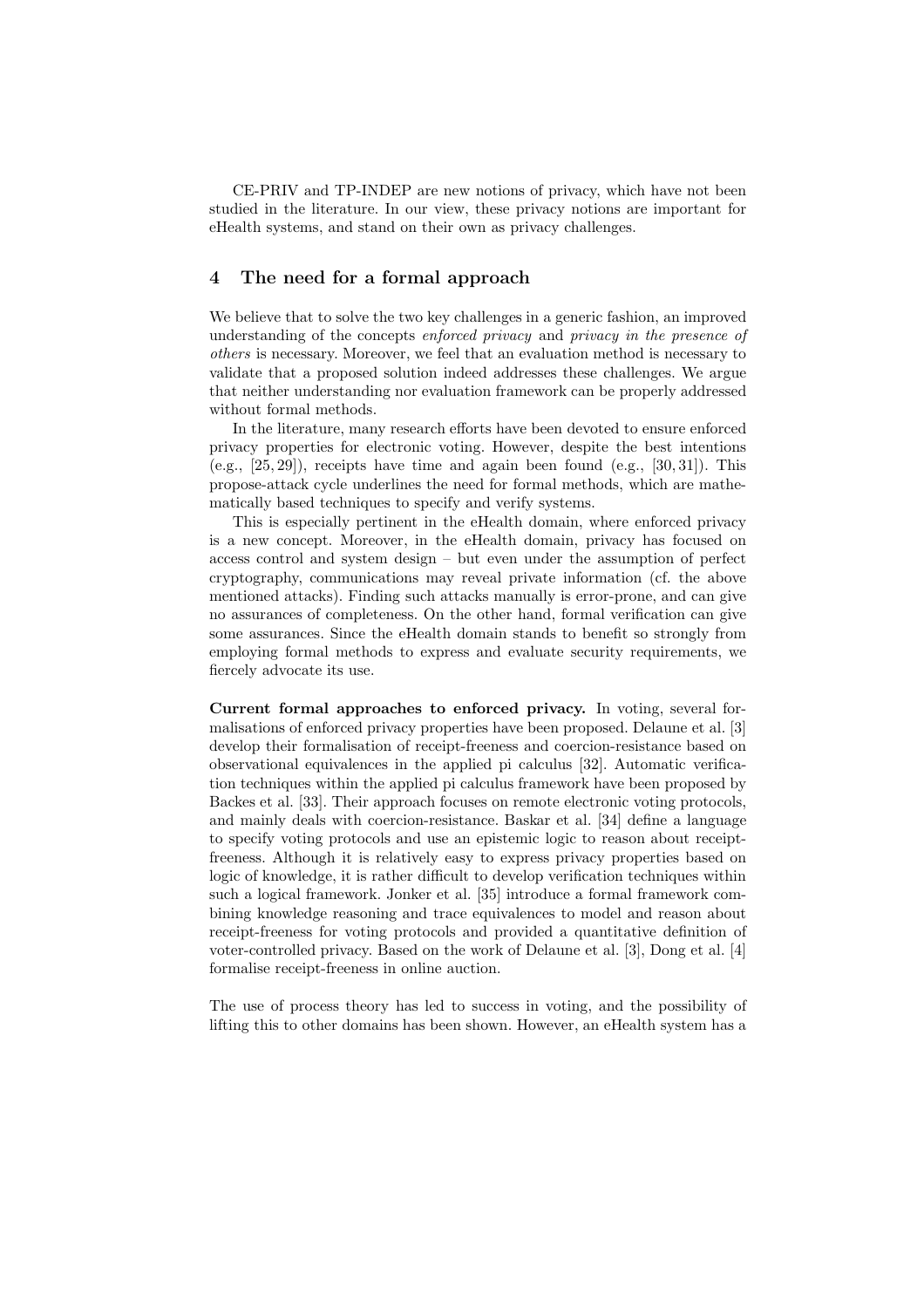large diversity in roles, something not seen in voting systems or auction systems. As such, a direct applications of formalisms developed elsewhere to eHealth can only approximate the subtleties of (coalition-)enforced privacy in eHealth. It is still a challenge to formally define and verify privacy, enforced privacy, privacy in the presence of other in eHealth.

## 5 Towards formalising enforced privacy

A case study. Currently, we are investigating<sup>2</sup> privacy of the DLV08 protocol [7]. The protocol involves five main roles: patient, doctor, pharmacist, medical prescription administration (MPA), and insurance company. It works as follows: first, a patient communicates with the doctor to get a prescription. The patient then communicates with the pharmacist to receive the medication prescribed. Next, the pharmacist communicates with the MPA for a refund. The MPA sends an invoice to the patient's insurance company, and once this is paid, the MPA pays the pharmacist.

We model each role's behaviour as a process in applied pi. Thus, the protocol is modelled as the parallelisation of all these processes<sup>3</sup>:  $P_{dr} | P_{pt} | P_{ph} | P_{mpa} |$  $P_{hii}$ . The DLV08 protocol claims (amongst others) doctor-enforced privacy (a doctor cannot prove what he prescribed), and third-party-enforced doctor privacy (third parties cannot help the adversary to reveal the doctor's prescription pattern). To check these claims, we formalise doctor-enforced privacy and third-party-independent doctor privacy as observational equivalences and verify whether DLV08 satisfies either using the automatic verification tool ProVerif [36].

To illustrate how we approach the formalisation, we sketch our formalisation of doctor-enforced privacy. Intuitively, doctor-enforced privacy means that the adversary cannot distinguish between a doctor prescribing  $a$  and claiming to have prescribed  $a$ , and a doctor prescribing  $b$  while claiming to have prescribed  $a$ . We model this roughly as  $P_{dr}(a, a) \approx P_{dr}'(b, a)$ , where  $\approx$  denotes observational equivalence. Note that the doctor is lying in the second case, thus he behaves differently – hence we do not write  $P_{dr}(b, a)$ . Naturally, we do not check this in isolation, but in the presence of all other parties, i.e., we verify whether  $P_{dr}(a, a)$  $P_{pt} \mid P_{ph} \mid P_{mpa} \mid P_{hii} \approx P_{dr}'(b,a) \mid P_{pt} \mid P_{ph} \mid P_{mpa} \mid P_{hii}.$ 

Future directions. Existing formalisations (in voting) of enforced privacy using observational equivalence [3] provide voters with a fixed defensive strategy. This approach implies that the coerced voter is teamed up with another voter, such that one of their two cast votes matches the adversary's wishes. Privacy is preserved if the adversary cannot determine which of them cast his vote. This forming of defensive coalitions<sup>4</sup> was introduced as a modelling trick to ensure observational equivalence between an execution where a coerced voter complies

<sup>2</sup> For the latest developments, see http://satoss.uni.lu/projects/epriv/.

<sup>3</sup> We omit some details, such as multiple instances of processes, here.

<sup>4</sup> Receipt-freeness and coercion-resistance in [3] match our notion of CE-PRIV.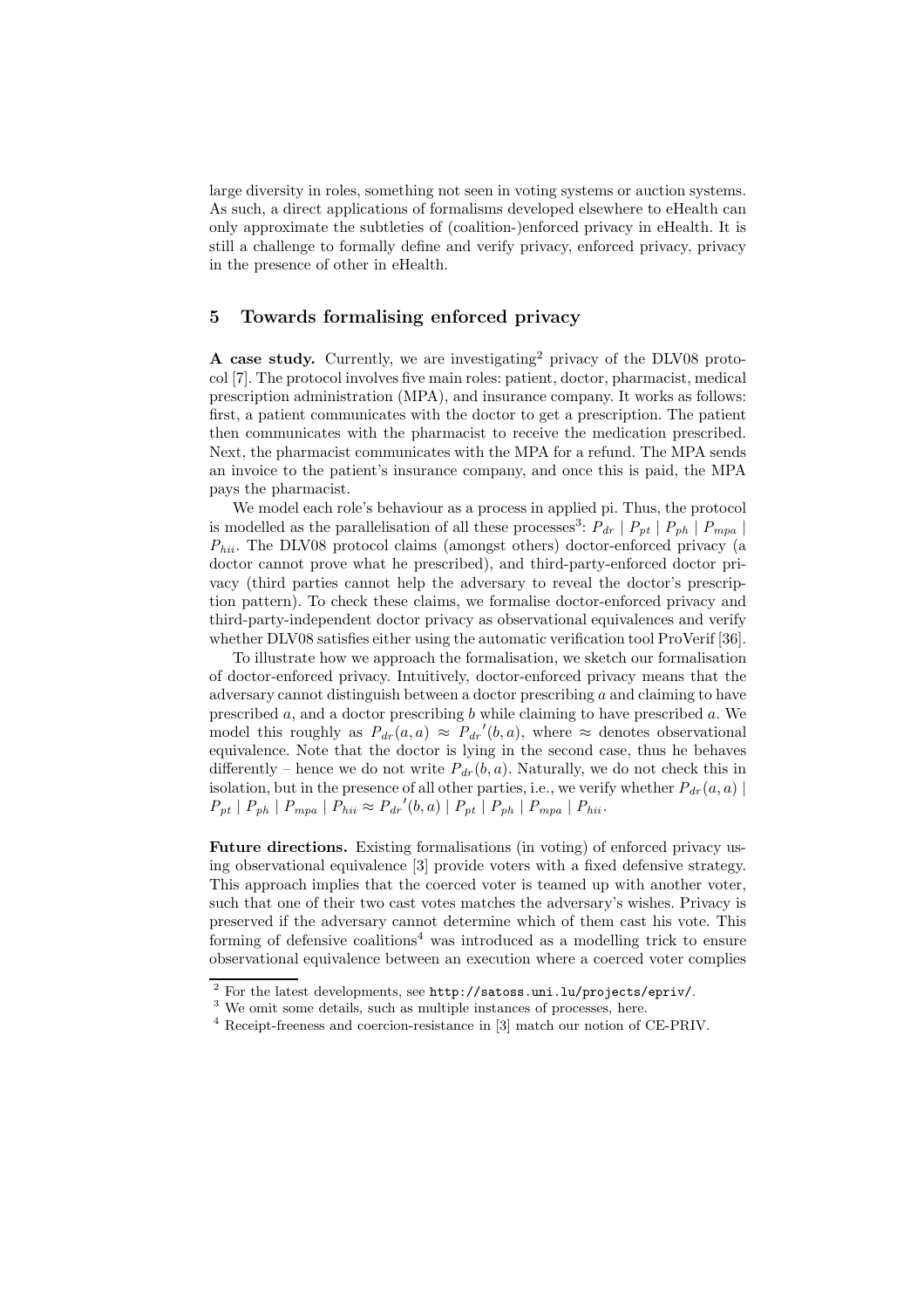with the coercer and one where she does not. In general, we envisage more applications for coalition-forming in the formal understanding of enforced privacy. On one hand, different parties may form larger coalitions and so have a more robust defensive model. On the other hand, as noted in Challenge II, privacy with respect to an adversary conspiring with multiple parties is inherently lower than the privacy with respect to an adversary without such a coalition or with a smaller coalition. This leads to a variety in behaviour, which is not easily expressed in process theory, but naturally captured in game theory. Hence, game theoretic approaches towards enforced privacy may be promising. In particular, the work of Küsters et al. [37], a game theoretic definition of coercion-resistance in voting, might be adapted towards this end.

Assurance of privacy properties via formal verification is an important step in developing eHealth systems. However, automatic verification of observational equivalences is in general undecidable<sup>5</sup>. Recently, research has been devoted to decision procedures for observational equivalences by focusing on a fragment of the applied pi calculus [38]. It is interesting to investigate the applicability of this research to aid verification of privacy properties in eHealth.

#### 6 Conclusion

eHealth systems are drawing attention because of their potential advantages. However, due to several challenges, the widespread adoption of eHealth systems is still at an early stage. One of the key challenges is to understand privacy issues in eHealth. Current study on this topic mainly focuses on patient privacy and solves it as an access control problem. Privacy issues of other involved parties and during communications are rarely studied so far. We advocated the position that in addition to enabling privacy in eHealth (such as protecting patient privacy), enforcing privacy plays a critical role, especially for doctors. In addition, we identified another privacy requirement, *privacy in the presence of others*, and argued that a proper understanding requires formalisation, as does genuine verification of these properties. Finally, we sketched our ongoing study of the DLV08 protocol, which claims to enforce privacy for the doctor.

## References

- 1. Meingast, M., Roosta, T., Sastry, S.S.: Security and privacy issues with health care information technology. In: Proc. 28th Annual Conference of the IEEE Engineering in Medicine and Biology Society, IEEE CS (2006) 5453–5458
- 2. Kotz, D., Avancha, S., Baxi, A.: A privacy framework for mobile health and home-care systems. In: Proc. Workshop on Security and Privacy in Medical and Home-Care Systems, ACM Press (2009) 1–12
- 3. Delaune, S., Kremer, S., Ryan, M.D.: Verifying privacy-type properties of electronic voting protocols. Journal of Computer Security 17 (2009) 435–487

 $\frac{5 \text{ ProVerify}}{2}$  Pro $\frac{5 \text{ Proving}}{2}$  is limited support for a specific class of protocols.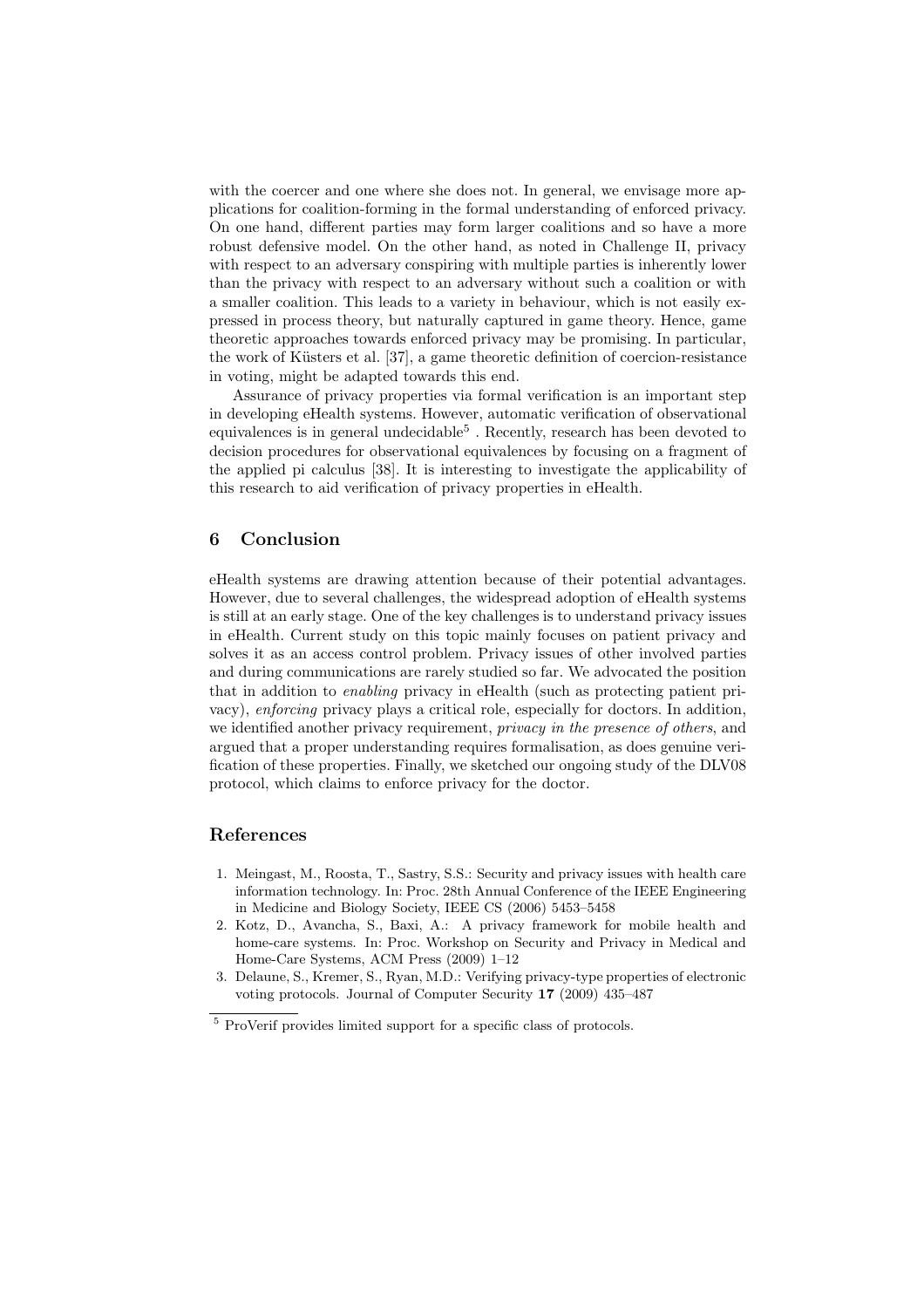- 4. Dong, N., Jonker, H.L., Pang, J.: Analysis of a receipt-free auction protocol in the applied pi calculus. In: Proc. 7th Workshop on Formal Aspects in Security and Trust. Volume 6561 of LNCS., Springer (2011) 223–238
- 5. Matyáš, V.: Protecting doctors' identity in drug prescription analysis. Health Informatics Journal (1998) 205–209
- 6. Ateniese, G., de Medeiros, B.: Anonymous e-prescriptions. In: Proc. ACM Workshop on Privacy in the Electronic Society, ACM Press (2002) 19–31
- 7. De Decker, B., Layouni, M., Vangheluwe, H., Verslype, K.: A privacy-preserving eHealth protocol compliant with the Belgian healthcare system. In: Proc. 5th European Workshop on Public Key Infrastructures, Services and Application. Volume 5057 of LNCS., Springer (2008) 118–133
- 8. Anderson, R.: A security policy model for clinical information systems. In: Proc. 17th IEEE Symposium on Security and Privacy, IEEE CS (1996) 30–43
- 9. Louwerse, K.: The electronic patient record; the management of access case study: Leiden University hospital. International Journal of Medical Informatics 49 (1998) 39–44
- 10. Reid, J., Cheong, I., Henricksen, M., Smith, J.: A novel use of rBAC to protect privacy in distributed health care information systems. In: Proc. 8th Australian Conference on Information Security and Privacy. Volume 2727 of LNCS., Springer (2003) 403–415
- 11. Evered, M., Bögeholz, S.: A case study in access control requirements for a health information system. In: Proc. 2nd Australian Information Security Workshop. Volume 32 of Conferences in Research and Practice in Information Technology., Australian Computer Society (2004) 53–61
- 12. Hung, P.C.K.: Towards a privacy access control model for e-healthcare services. In: Proc. 3rd Annual Conference on Privacy, Security and Trust. (2005)
- 13. Thomas, R.K., Sandhu, R.S.: Task-based authorization controls (TBAC): A family of models for active and enterprise-oriented authorization management. In: Proc. 11th Conference on Database Security. Volume 113 of IFIP Conference Proceedings., Springer (1997) 166–181
- 14. Kalam, A., Benferhat, S., Miège, A., Baida, R., Cuppens, F., Saurel, C., Balbiani, P., Deswarte, Y., Trouessin, G.: Organization based access control. In: Proc. 4th IEEE Workshop on Policies for Distributed Systems and Networks, IEEE CS (2003) 120–131
- 15. Cuppens, F., Cuppens-Boulahia, N., Ghorbel, M.B.: High level conflict management strategies in advanced access control models. Electronic Notes in Theoretical Computer Science 186 (2007) 3–26
- 16. Sneha, S., Varshney, U.: Enabling ubiquitous patient monitoring: Model, decision protocols, opportunities and challenges. Decision Support Systems 46 (2009) 606– 619
- 17. Ko, J., Lu, C., Srivastava, M.B., Stankovic, J.A., Terzis, A., Welsh, M.: Wireless sensor networks for healthcare. Proceedings of IEEE 98 (2010) 1947–1960
- 18. Maglogiannis, I., Kazatzopoulos, L., Delakouridis, C., Hadjiefthymiades, S.: Enabling location privacy and medical data encryption in patient telemonitoring systems. IEEE Transactions on Information Technology in Biomedicine 13 (2009) 946–954
- 19. Chiu, D.K.W., Hung, P.C.K., Cheng, V.S.Y., Kafeza, E.: Protecting the exchange of medical images in healthcare process integration with web services. In: Proc. 40th Hawaii Conference on Systems Science, IEEE CS (2007) 131–140
- 20. Biskup, J., Bleumer, G.: Cryptographic protection of health information: cost and benefit. International Journal of Bio-Medical Computing 43 (1996) 61–67